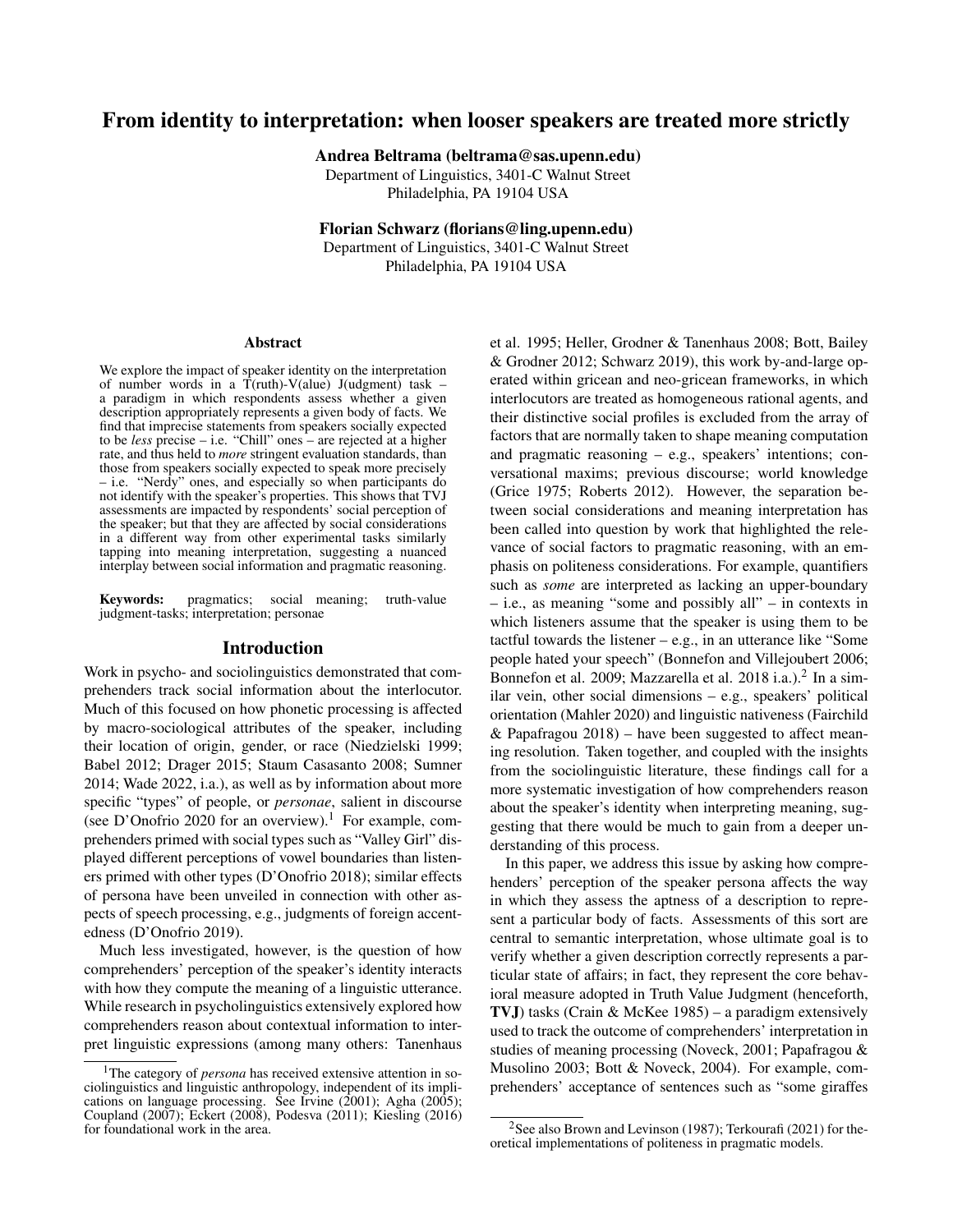have long necks" (Noveck 2001) has been taken to reveal that they interpreted quantifier *some* as lacking an upper-boundary (i.e. "some, and possibly all"). While recent work began to explore how respondents reason about the discourse situation and their relation to it to make these assessments (Waldon & Degen 2020; Scontras & Pearl 2021), still largely uncharted is the role of social information in determining their outcome.

As a window into this question, we focus on (*im*)precision resolution, a processing challenge comprehenders need to navigate when parsing numerical and quantity expressions. For instance, an utterance such as "the price is \$200" can be assigned different interpretations – ranging from a maximally strict one ("exactly \$200") to looser, more inclusive ones (e.g., "\$195-205", "\$190-210") – depending on the threshold of precision that interlocutors deem to be appropriate in the context (Lasersohn 1999)<sup>3</sup>. Imprecision resolution emerges as an especially suitable testbed for our purposes: it requires comprehenders to reason about different elements of the discourse context to arrive at an interpretation (Van der Henst et al. 2002; Cummins et al. 2012; Solt et al. 2017; Aparicio 2017); and this reasoning has recently been shown to be impacted by information about the speaker identity as well. In particular, Beltrama & Schwarz (2021, 2022) showed that respondents were more inclined to accept a slightly mismatching number as the referent of a numeral when the speaker embodied a "Chill" persona, socially expected to speak loosely, as opposed to a "Nerdy" persona, socially expected to speak more precisely; and that this effect was particularly pronounced for respondents who did *not* identify with the speaker persona. Evidence supporting these claims was based on participants' *indirect* judgments about whether a certain fact could retroactively be accommodated as the referent of a numeral. Specifically, in a picture selection paradigm called the COVERED SCREEN TASK<sup>4</sup>, participants were presented with a numeral utterance (e.g., "The cost is \$200") and a picture of a screen showing a slightly mismatching number ("\$212"; VISIBLE choice), and were instructed to select this picture if they thought it fit the content of the utterance, indicating an imprecise interpretation; as an alternative, they could select a screen turned face down (COVERED choice), indicating a rejection of the mismatching number, and thus a more precise interpretation.

These findings raise an important question: does the perception of speaker persona similarly affect numeral interpretation when comprehenders are *directly* asked to determine the descriptive appropriateness of an utterance, as in a TVJ task? Besides allowing for a cross-paradigm validation of Beltrama & Schwarz findings and a deeper understanding of how comprehenders reason about the speaker persona when interpreting an utterance, addressing this question would provide the opportunity of exploring TVJs' sensitivity to social information – shedding light on a broader methodological issue central to experimental studies on meaning. To this end, we repurpose Beltrama & Schwarz's (2022) original setup to a TVJ paradigm. If participants' assessments are shaped by these factors in a parallel way to the judgments collected in the original study, we hypothesize that imprecise descriptions produced by Nerdy speakers should be interpreted more strictly, and hence accepted as appropriate *less* often than imprecise descriptions uttered by Chill speakers, especially for participants who do not identify with the speaker persona.

#### Methods

Participants 196 participants were recruited on Prolific and paid \$2 for participation. The study was implemented and administered online on the PC Ibex platform (see Schwarz & Zehr 2021 for details). $5$ 

Materials and procedure Following Beltrama & Schwarz (2021, 2022), we created dialogues in which one character asked a question and the other provided a numeral utterance in response, after checking their phone. Following the dialogue, participants were shown the image of the phone screen showing a number, and were told that it was the phone the speaker was looking at in the picture. Two factors were crossed in a 2x3 design: Speaker Persona and Match. Speaker Persona, implemented between subjects, manipulated the persona embodied by the speaker, with levels *Nerdy* (expected to speak precisely) and *Chill* (expected to speak more loosely). The social perception of these characters, as well as the expectations that they would elicit with respect to precision, was independently normed in a previous norming study (see Beltrama & Schwarz 2022 for details).



Figure 1: Nerdy characters Figure 2: Chill characters

The Match factor manipulated how closely the uttered numeral (e.g., \$200, see Fig. 1-2) and the number on the phone matched, with 3 levels: *Match*, in which the displayed num-

<sup>3</sup>See Lewis (1979), Pinkal (1995), Lasersohn (1999), Krifka (2007), Syrett (2009), Solt (2014), Klecha (2018), Beltrama & Hanink (2019), Beltrama (2021) for further work discussing imprecision across a variety of linguistic phenomena

<sup>&</sup>lt;sup>4</sup>The task was a variant of the "Covered Box Paradigm" used in experimental studies on meaning. See in particular Huang, Spelke & Snedeker 2013

<sup>5</sup>https://farm.pcibex.net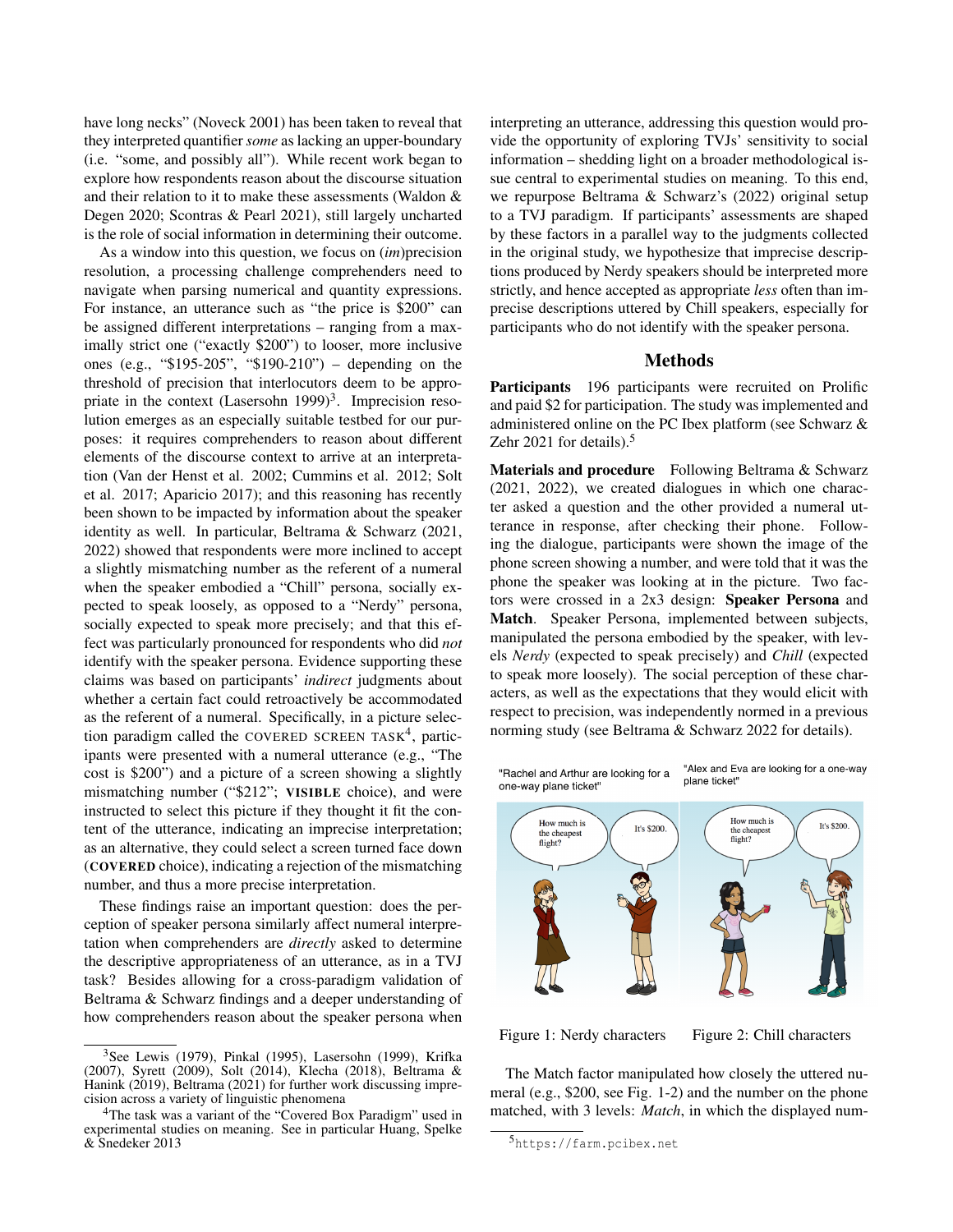"Becky and Tyler are looking for a venue for an event"



Figure 3: Filler item

ber is the same (\$200.00); *Mismatch*, in which the displayed number widely differs (\$650.12); or *Imprecise*, in which the displayed number differs only slightly (\$212.12).

24 items were counterbalanced across 4 lists, each with 6 items in *Match* and *Mismatch*, and 12 in *Imprecise*. In the Imprecise condition, the divergence between the uttered number and the one shown on the screen was comprised between 5% and 19%, with the range counterbalanced across items. The experimental items included numerals describing times (8), costs (8) and distances (8). 24 fillers were also included, in which participants saw characters embodying a third type of persona looking at their phone and producing utterances containing quantifiers *some* and *all*. The fillers were presented in alternation with the experimental items, such that participants never saw two occurrences of either type of item in a row. An example of a filler item is provided below.

At the end of each trial, participants were asked to assess whether, given the number shown on the phone, the utterance provided by the speaker provided an appropriate description of the current facts, with Right or Wrong as possible choices (TVJ Question). Figure 4 shows an example of a full trial.



Figure 4: Full trial (Persona: Nerdy; Match: Imprecise)

An exit survey asked participants to answer to two further questions about the character on a 1 to 10 Likert scale.

- Precision Expectation Question: How precisely do you expect the character to speak?
- Similarity Question: To what extent do you see yourself in the stereotypical traits of these characters?

The Precision Expectation Question was included to confirm the assumption that Nerdy speakers should be expected to speak more precisely than Chill speakers. The Similarity Question was included to obtain an independent variable enabling us to test how the effect of Persona on participants' binary choices is modulated by comprehenders' own orientation towards these personae (see H2 below).

# Hypotheses

If participants' behavior in the TVJ task is affected by the experimental manipulations in a parallel way to the picture selection judgments from Beltrama & Schwarz (2021) study, we hypothesize the following:

- H1: Imprecise descriptions produced by Nerdy speakers should be interpreted more strictly than those uttered by Chill speakers, leading to higher rates of WRONG choices in the Imprecise condition for Nerdy than Chill speakers.
- H2: The persona effect hypothesized in H1 should be especially prominent for participants who do not identify with the speaker persona  $-$  i.e., we should observe an inverse correlation between the difference in WRONG choices rates associated with Chill vs. Nerdy speakers and the rating provided in response to the Similarity Question.

# **Results**

As a first step, we verified the basic assumption linking participants' social personae and expectations of precision. Nerdy speakers were ascribed higher rates than Chill ones in the Precision Expectation Question (Nerdy: M=5.24; sd=2.30; Chill: M=4.20; sd=2.03); the difference was confirmed to be significant in a two-tailed t-test  $(t/187)=3.24$ ;  $p < 0.001$ ), suggesting that the assumption was met.

We then proceeded to consider participants' responses to the TVJ Question. Figure 5 shows the proportion of WRONG choices by Match and Persona, the two manipulations in the experiment, suggesting the following descriptive pattern: the overall rate of WRONG choices is at floor and ceiling for the Match (1%) and MisMatch (99%) conditions respectively, and patterns in between for Imprecise (59%); furthermore, the proportion of WRONG choices in the Imprecise condition is higher for Chill (65%) speakers than for Nerdy (54%) ones.

A mixed-effects logistic regression with Match and Persona (ref: *Chill; Imprecise*) as fixed effects and random intercepts for items and participants support these observations. Across personae, rates of WRONG choices in the *Imprecise* condition were significantly higher than those in the *Match* condition (β = 10.05; SE = 0.73; *p* < 0.001) and lower than those in the *MisMatch* condition ( $\beta$  = -6.74; SE = 0.46;  $p < .001$ .<sup>6</sup> Moreover, a simple effect of Persona was found in the *Imprecise* condition, with WRONG choices higher for Chill than for Nerdy speakers (β = 1.03; SE = 0.47; *p* <.05); no Persona effect was found for the *MisMatch* (β = 0.91; SE

<sup>6</sup>The analysis was carried out with the *lmerTest* package in R. Coefficients and *p* values were obtained via the"emmeans" R package.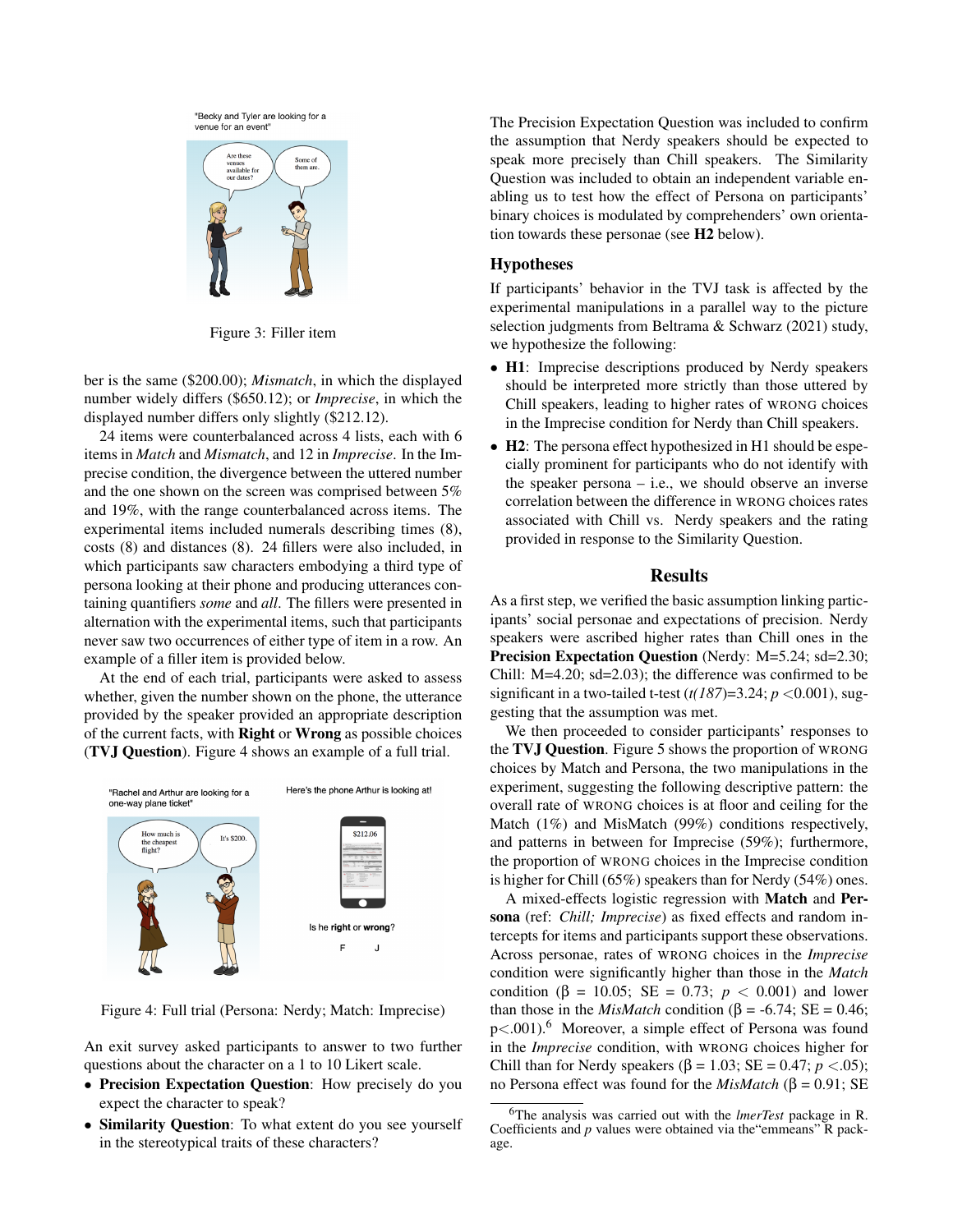

Figure 5: WRONG choices by Match and Persona

 $=0.98$ ; *p* = 0.35) or the *Match* condition (β = 0.10; SE = 1.39;  $p = 0.93$ .

To zero in on how the Persona effect is modulated by participants' own identification with the characters, we now focus on data from the *Imprecise* condition only. Figure 6 shows participants' choices by their self-ascribed degree of similarity to the speaker, corresponding to their response to the Similarity Question. The plot suggests that Chill speakers received higher rates of WRONG choices at a lower degrees of similarity, while Nerdy speakers receive consistent responses across degrees of similarity.



Figure 6: WRONG choices by Persona and respondentspeaker similarity (Imprecise condition only)

We tested the pattern with a second ME regression on TVJ choices in the Imprecise condition data, with Persona (ref = *Chill*) and Similarity (continuous, ref = 1) as predictors, and random intercepts for items and participants. We found an effect of Persona at low levels of participant-speaker similarity, with a higher rate of WRONG choices for Chill speakers ( $\beta$  = 3.17;  $SE = 1.29$ ;  $p < 0.05$ ); and a simple effect of Similarity, with WRONG choices for Chill speakers decreasing as similarity increases  $(\beta = 0.45; SE = 0.17; p < 0.001)$ . Responses for Nerdy speakers were not affected by Similarity (β = 0.03;  $SE = 0.17$ ;  $p = 0.81$ ). As a result of WRONG choices for Chill speakers decreasing as similarity increases, the difference between Chill and Nerd is neutralized at high degrees of Similarity, with the interaction between Similarity and Persona approaching significance (β = 0.42; SE = 0.22; *p* = 0.08).

# **Discussion**

Two patterns emerge from our findings. First, comprehenders are *more* strict in judging descriptions uttered by speakers that they expect to speak *less* precisely, as suggested by the higher rate of WRONG choices for Chill speakers than for Nerdy ones. This result suggests the *reverse* pattern of Hypothesis 1, which predicted that Nerdy speakers' utterances should have been judged more strictly than Chill speakers' ones. Second, respondents are especially uncharitable towards Chill speakers when they perceive themselves as dissimilar from them, as suggested by the higher rate of WRONG choices attributed to Chill speakers by participants who do not identify with the speaker persona. This provides partial support to **Hypothesis 2**, which predicted that the Persona effect should be especially prominent for comprehenders who see themselves as different from the speaker: an effect of participants' self-identification with the speaker is indeed observed on responses to Chill speakers, but not to Nerdy ones.

Taken together, these results suggest that considerations about the persona embodied by the speaker and respondents' orientation towards it shape the outcome of the Truth Value Judgment task: a widely used paradigm in the study of meaning, whose sensitivity to comprehenders' social perception of the speaker remains largely unexplored. We take these observations to carry important theoretical and methodological implications for the study of meaning and language processing. Before considering them, however, it is important to first address a puzzle raised by our findings: why is the effect of persona on comprehenders' behavior in our study the opposite of the one observed in Beltrama & Schwarz COVERED SCREEN setup, in which participants rejected imprecise descriptions made by Nerdy speakers more often?

We propose that these different patterns of results can be illuminated by considering the distinct epistemic implications linked to rejecting a description across the two paradigms. In Beltrama & Schwarz (2021) task, rejecting the imprecise display and selecting the COVERED option is inconsequential in terms of speaker evaluation: it simply indicates that comprehenders believed that the utterance had been made in the presence of a more closely fitting state of affairs than the one shown in the VISIBLE display – a determination still compatible with taking the speaker to be cooperative, truthful, and overall conversationally competent. By contrast, a rejection in a TVJ task is crucially *prejudicial*: it commits the respondent to implying that the speaker is at fault for untruthful behavior– that is, that they are using language improperly, and that they're therefore violating the assumption of coop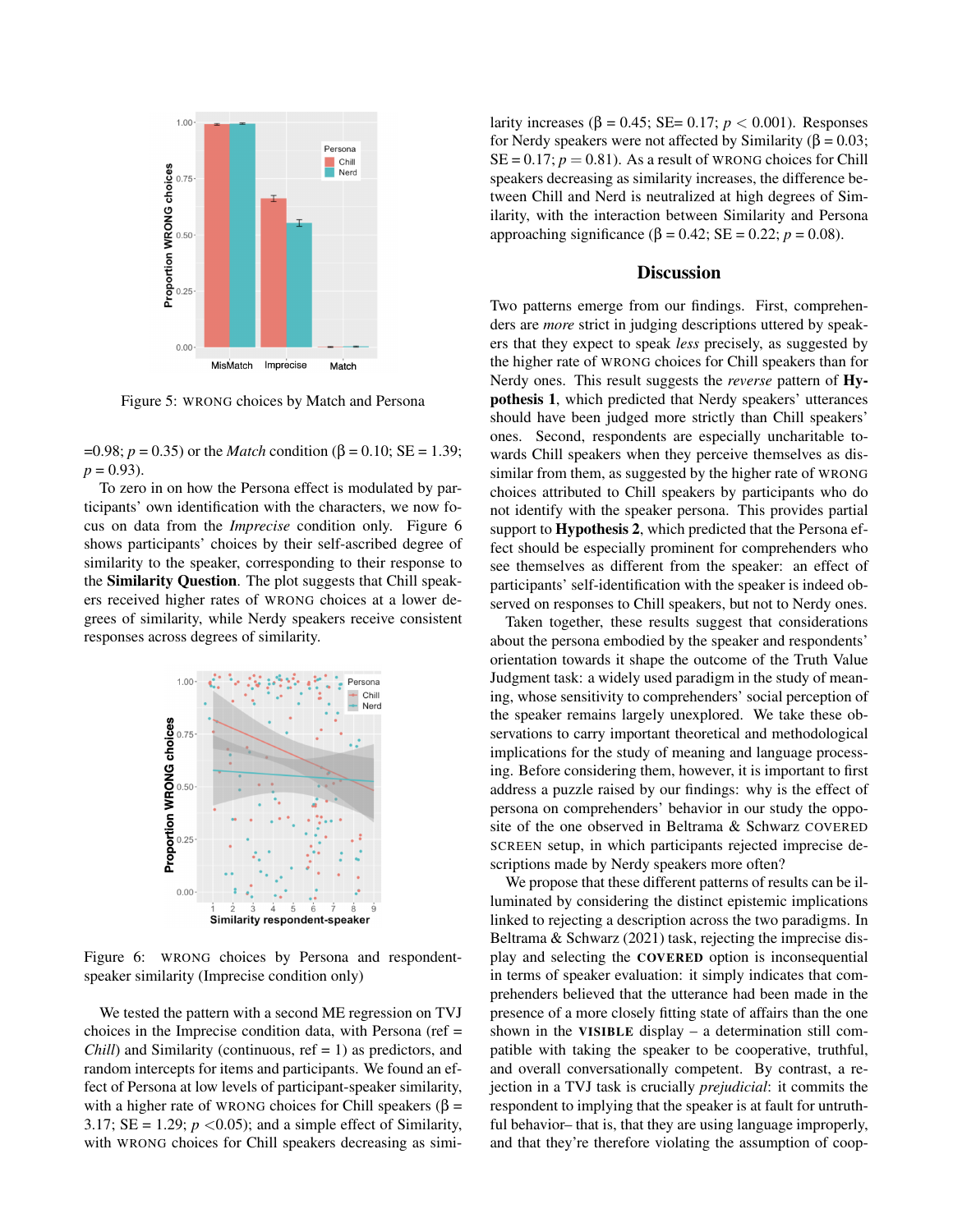erativeness that normally underlies conversational exchanges (Grice 1975). Accordingly, higher WRONG response rates for Chill speakers can be explained by positing that their stereotypical representation as imprecise language users made them more prone than Nerds to being seen as guilty of violating conversational norms, leading respondents to be less charitable, hence more punitive, towards them. At the same time, because Chill speakers' descriptions are actually expected to be less precise, they remain (in principle) more likely to be accepted in the presence of a slight mismatch between language and facts in a task where rejection doesn't entail an ascription of untruthfulness – as in Beltrama & Schwarz (2021, 2022). The same line of reasoning allows us to capture the observation that responses to Chill speakers' utterances, but not to Nerdy ones', were affected by participants' degree of self-identification with the speaker. If higher rates of WRONG choices attributed to Chill speakers are indeed driven by a negative perception of this persona as prone to violating truthfulness, one could predict that the endorsement of this stereotype should be especially strong for people who do not see themselves as directly targeted by it, leading to uncharitable behavior in the responses; and should be weaker, and possibly absent, for people who instead do see themselves as directly involved with it, leading to a more lenient response behavior on their part. This is indeed what we observe: rates of WRONG choices for Chill decrease as the self-perceived similarity between the respondent and the speaker increases, with the difference between Chill and Nerdy speakers eventually disappearing for participants who maximally identify with the Chill persona. On this view, the observed pattern aligns with the more general observation that negative stereotypes about a particular social group are more likely to affect language processing for comprehenders who do not see themselves as part of that group, as suggested by findings from studies on phonetic processing (Niedzielski 1999; Wade 2020 i.a.).

On a broad level, these results enrich our understanding of how social information shapes language processing. As summarized in the Introduction, a growing number of studies in sociolinguistics showed that listeners' speech perception of linguistic input, particularly at the phonetic level, is affected by speakers' demographic features (e.g., Niedzielski 1999; Babel 2012; Drager 2015; Wade 2022), as well as by the social personae they embody in the discourse context (D'Onofrio 2015; 2018; 2020). Our findings broaden the scope of such endeavors by highlighting personae as a source of contextual information shaping meaning resolution and pragmatic reasoning – a domain of language processing that has been generally taken to be independent of interlocutors' social profile. Specifically, we have shown that comprehenders reason about the social type embodied by the speaker to compute context-sensitive parameters  $-$  e.g., the (im)precision threshold – that are central to determining whether a particular description adequately represents a state of affairs – a crucial evaluation that interlocutors must make whenever interpreting a meaning of a sentence. We take this conclusion to carry more specific ramifications for the study of meaning – both theoretically and methodologically.

On a theoretical level, our approach provides the opportunity of developing a novel, socially integrative perspective on meaning-related phenomena such as (im)precision and the use of quantity expressions. On this view, our findings connect with an emergent body of work at the intersection of semantics, pragmatics and sociolinguistics which demonstrated that comprehenders can infer social information about speakers by reasoning about linguist forms' semantic and pragmatic properties (Acton & Potts 2014; Acton 2019; Glass 2015; Beltrama 2018; Beltrama & Staum Casasanto 2022; Beltrama, Solt & Burnett 2022; Jeong 2021; Hunt & Acton 2022; see Beltrama 2020 for an overview). Combined with Beltrama & Schwarz (2021, 2022), our results crucially enrich this outlook by showing that interlocutors' ability to compute the meaning conveyed by a linguistic form cannot be divorced from interlocutors' ability to associate the use of this form with specific, socially recognizable categories of speakers. The emerging picture is one in which processes of person perception and meaning interpretation are bi-directional: social information about the speaker identity, including the persona that they embody, is inferrable from the semantic and pragmatic properties of an utterances, and conversely shapes how interlocutors compute the message conveyed by the utterance. It follows that phenomena such as (im)precision are best framed within a socially informed approach to semantics and pragmatics: one in which the cognitive processes whereby interlocutors compute the message conveyed by an utterance are crucially tied to the social context in which interaction takes place; and in which inferential processes at the social and propositional level are treated as (at least partially) overlapping (see Burnett 2019 for a formalization).

On a methodological level, we have provided novel evidence that comprehenders' social perception of the speaker shapes the outcome of judgments of descriptive appropriateness in a TVJ task – a behavioral measure widely utilized in the experimental study of meaning, and commonly seen as a window into the outcome of semantic interpretation (see Intro). In recent years, a growing body of work called for a critical re-assessment of the nature and significance of these judgments, highlighting how they are often affected by factors – and thus sources of variability – that go beyond the sheer linguistic properties of a given utterance. These include, among others, the discourse context (Scontras and Pearl 2021); the probability with which respondents see themselves as producing the utterance (Waldon and Degen 2020); or properties inherent to the demographic background of the speaker, such as their linguistic nativeness (Fairchild and Papafragou 2018). Our results open a novel perspective on the context-sensitivity of this behavioral measure, suggesting two takeaways. First, when making these assessments, comprehenders engage in social reasoning about two related, yet distinct component of the discourse context: the social identity of he speaker; and their own orientation towards and this identity. Second, the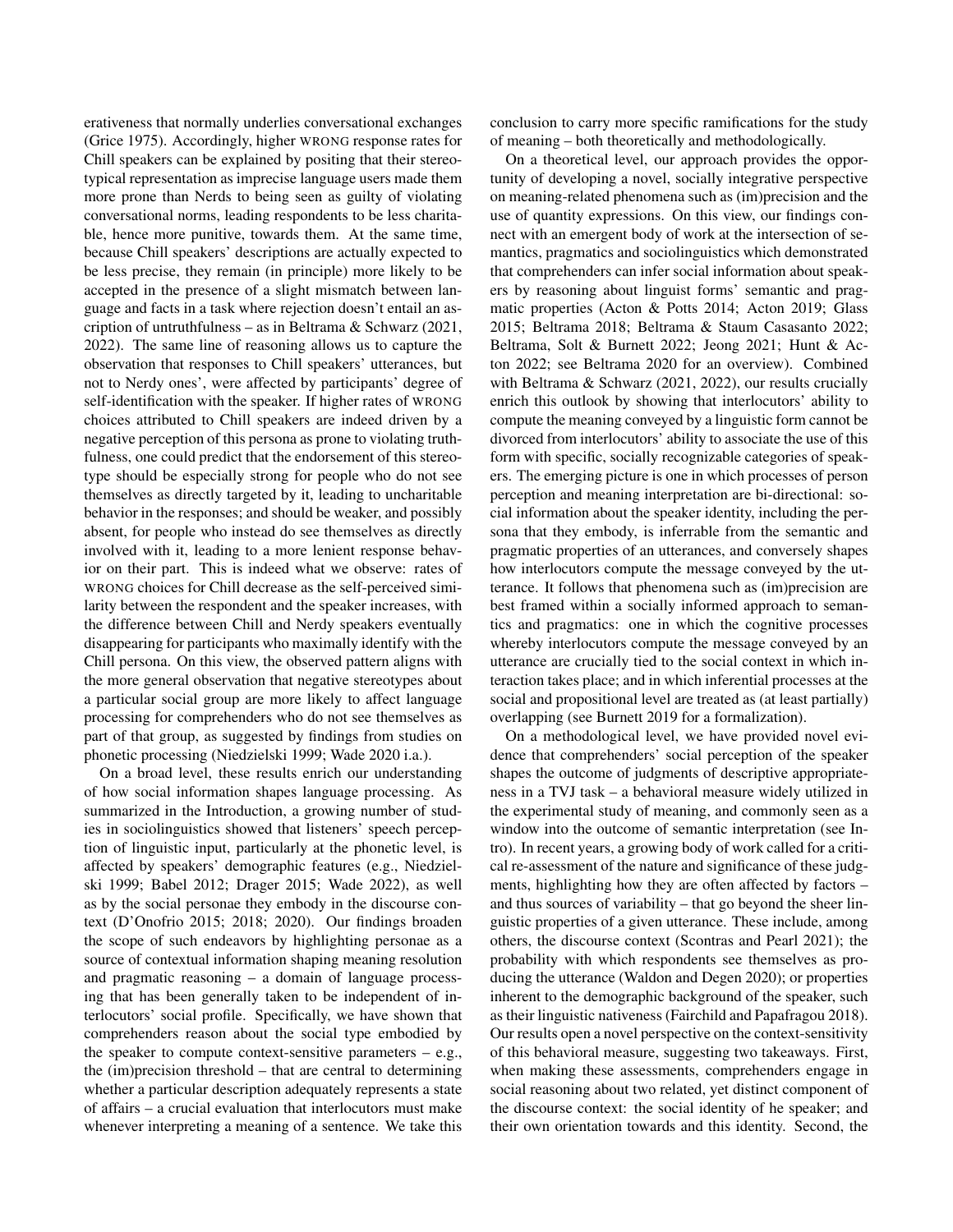way in which these factors impact comprehenders' determination of an utterance appropriateness in a TVJ task does not align with the way in which the same factors affect other measures similarly aimed at tapping into meaning interpretation. Especially noteworthy, here, is that imprecise interpretations of utterances produced by socially imprecise speakers are *accepted* more often in a task requiring participants to retroactively determine whether a fact fits a particular utterance, but are *rejected* more often when participants are asked to explicitly assess the appropriateness of an utterance, as in the current task. This indicates that, in a TVJ setup, the perceived appropriateness of an imprecise description is *inversely* correlated with the expectation that a speaker uses this description imprecisely; and that, more broadly, the interplay between social reasoning and TVJ assessments cannot be fully understood without considering the interplay between a speaker's social identity and the prejudicial implications entailed by rejecting their utterance – and in particular, the ascription of conversational blameworthiness that goes hand in hand with deeming an utterance inappropriate. While this interaction has been extensively investigated in philosophical approaches to meaning and conversation (see Fricker 2007 on *testimonial injustice*), it remains crucially underexplored in semantic and pragmatic ones, calling for a more extensive consideration of how TVJ assessments, and other experimental measures deployed in the study of meaning, are affected by information about both the identity of who produces a particular utterance, and who is asked to assess its viability.

### References

- Acton, E. (2019). Pragmatics and the social life of the english definite article. *Language*, *95*(1), 37–65. doi: 10.1353/lan.2019.0010
- Acton, E., & Potts, C. (2014). That straight talk. Sarah Palin and the sociolinguistcs of demonstratives. *Journal of Sociolinguistics*, *18(1)*, 3-31. doi: https://doi.org/10.1111/josl.12062
- Aparicio, H. (2017). *Processing context-sensitive expressions: the case of gradable adjectives and numerals*. Unpublished doctoral dissertation, University of Chicago.
- Babel, M. (2012, jan). Evidence for phonetic and social selectivity in spontaneous phonetic imitation. *Journal of Phonetics*, *40*(1), 177–189. doi: 10.1016/j.wocn.2011.09.001
- Beltrama, A. (2018). Precision and speaker qualities. the social meaning of pragmatic detail. *Linguistics Vanguard*, *4*(1). doi: https://doi.org/10.1515/lingvan-2018-0003
- Beltrama, A. (2020). Social meaning in semantics and pragmatics. *Language and Linguistics Compass*, *14*(9). doi: 10.1111/lnc3.12398
- Beltrama, A. (2021). Just perfect, simply the best: an analysis of emphatic exclusion. *Linguistics and Philosophy*. doi: 10.1007/s10988-021-09326-x
- Beltrama, A., & Hanink, E. (2019). Marking imprecision, conveying surprise: *Like* between hedging and mirativity. , *55*(1), 1–34. doi: 10.1017/S0022226718000385
- Beltrama, A., & Schwarz, F. (2021). Imprecision, personae, and pragmatic reasoning. *Semantics and Linguistic Theory*, *31*, 122. doi: 10.3765/salt.v31i0.5107
- Beltrama, A., & Schwarz, F. (2022). *Imprecision and social identity: How persona-level information affects meaning resolution.* (Manuscript under review.)
- Beltrama, A., Solt, S., & Burnett, H. (2022). *Context, precision and social perception: a socio-pragmatic study.* (In press at *Language in Society*)
- Beltrama, A., & Staum Casasanto, L. (2022). The social meaning of semantic properties. In L. Hall-Lew, E. Moore, & R. J. Podesva (Eds.), *Social meaning and linguistic variation: Theorizing the third wave.* Cambridge University Press.
- Bonnefon, J.-F., Feeney, A., & Villejoubert, G. (2009). When some is actually all: Scalar inferences in facethreatening contexts. *Cognition*, *112*(2), 249 - 258. doi: https://doi.org/10.1016/j.cognition.2009.05.005
- Bonnefon, J.-F., & Villejoubert, G. (2006). Tactful or doubtful?: Expectations of politeness explain the severity bias in the interpretation of probability phrases. *Psychological Science*, *17*(9), 747-751. (PMID: 16984289) doi: 10.1111/j.1467-9280.2006.01776.x
- Bott, L., Bailey, T. M., & Grodner, D. (2012). Distinguishing speed from accuracy in scalar implicatures. *Journal of Memory and Language*, *66*(1), 123 - 142. doi: 10.1016/j.jml.2011.09.005
- Bott, L., & Noveck, I. A. (2004, oct). Some utterances are underinformative: The onset and time course of scalar inferences. *Journal of Memory and Language*, *51*(3), 437–457. doi: 10.1016/j.jml.2004.05.006
- Brown, P., & Levinson, S. C. (1987). *Politeness*. Cambridge: Cambridge University Press.
- Burnett, H. (2019). Signalling games, sociolinguistic variation and the construction of style. *Linguistics and Philosophy*, *42*, 419–450. doi: https://doi.org/10.1007/s10988- 018-9254-y
- Coupland, N. (2007). *Style: Language variation and identity*. Cambridge University Press.
- Crain, S., & McKee, C. (1985). Acquisition of structural restrictions on anaphora. *North East Linguistics Society*, *16*(1).
- D'Onofrio, A. (2018, 1). Personae and phonetic detail in sociolinguistic signs. *Language in Society*, *47*(4), 513–539. doi: 10.1017/S0047404518000581
- D'Onofrio, A. (2019, 1). Complicating categories: Personae mediate racialized expectations of non-native speech. *Journal of Sociolinguistics*, *23*(4), 346–366. doi: 10.1111/josl.12368
- D'Onofrio, A. (2020). Personae in sociolinguistic variation. *WIREs Cognitive Science*, *11*(6). doi: 10.1002/wcs.1543
- Drager, K. K. (2015). *Linguistic variation, identity construction and cognition*. Language Science Press. doi: 10.17169/LANGSCI.B75.22
- Eckert, P. (2008). Variation and the indexical